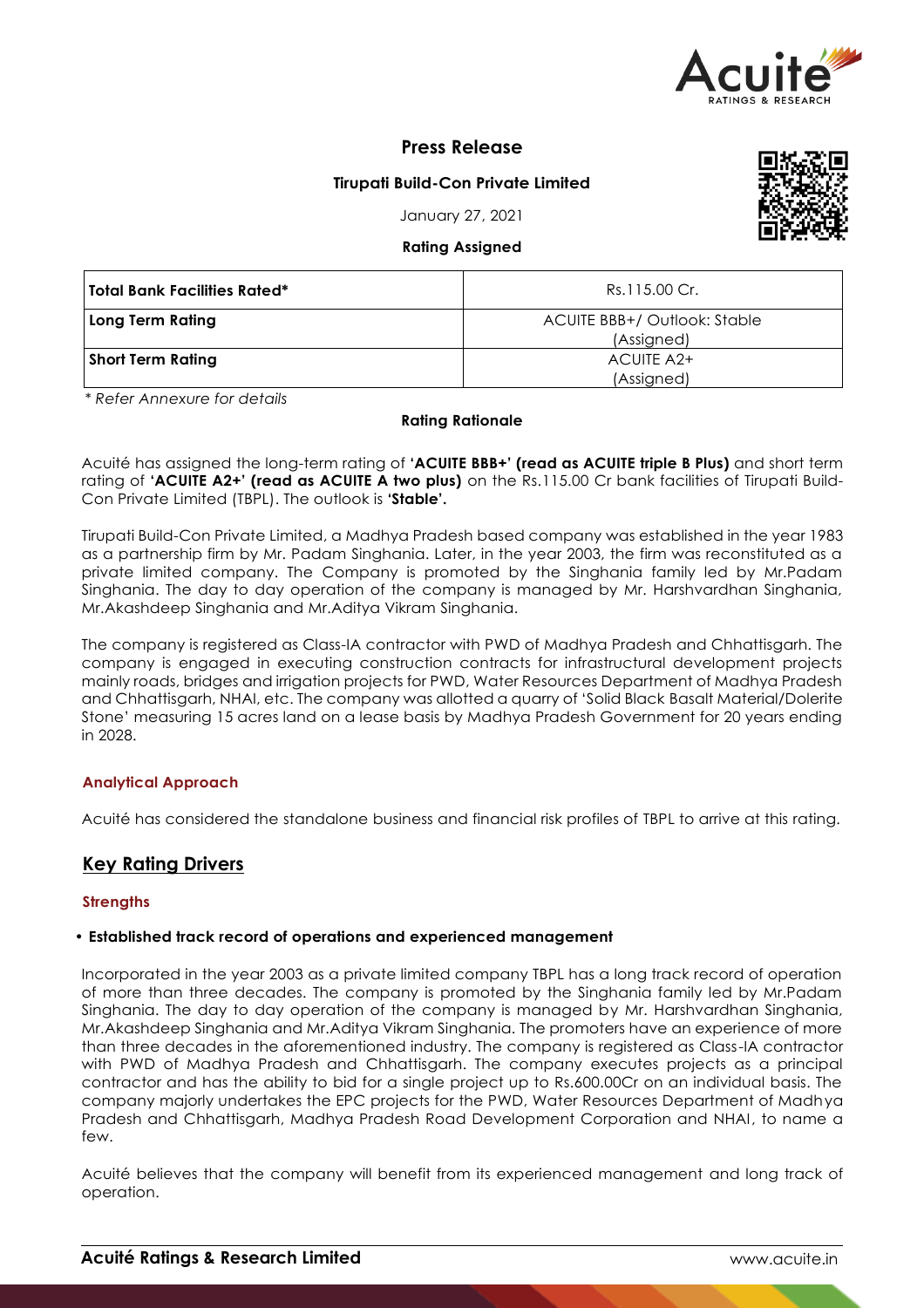

## • **Healthy financial risk profile**

TBPL's financial risk profile is healthy marked by strong net worth, low gearing coupled with comfortable debt protection metrics and coverage indicators. The company's net worth stood at Rs.84.12Cr as on March 31, 2020 as against Rs.74.36Cr as on March 31, 2019. The net worth levels have seen improvement over the last three years through FY2020. This is on account of healthy accretion to reserves over the period. The company has followed conservative financial policy in the past, the same is reflected through its peak gearing and total outside liabilities to tangible net worth (TOL/TNW) of 0.66 times and 1.46 times respectively as on March 31, 2019. The gearing continues to be low at around 0.49 times as on March 31, 2020. The total outside liabilities to tangible net worth (TOL/TNW) levels stood at 1.46 times as on March 31, 2020. The company on the other hand generated cash accruals of Rs.19.58Cr in FY2020 as against Rs.14.37Cr in FY2019.

The increase in the profitability level, coupled with moderate debt level, has led to comfortable debt protection measures. The NCA/TD and interest coverage ratio for FY2020 stands at 0.48 times and 4.97 times respectively as against 0.29 times and 3.92 times in FY2019, respectively. The debt service coverage ratio stood 1.46 times in FY2020 as against 1.83 times in FY2019. The Debt-EBITDA ratio stands at 1.31times in FY2020 against 1.91times in FY2019.

Acuite believes the financial risk profile of the company will continue to remain healthy on account of its healthy revenue growth, stable operating margins, healthy cash accruals and no major debt funded capex in near to medium term.

# • **Growth in the revenue along with high and stable profitability margins**

The revenue of the company has increased by around 27.40 percent to Rs.249.41Cr in FY2020 from Rs.195.76 Cr in FY2019. The increase in the operating income is due to the successful completion of the ongoing projects. The company has unexecuted order book of Rs.727.58 Cr as on November 30, 2020 which gives revenue visibility over the medium term. Moreover, the company has already clocked revenues of around Rs.127.06Cr (Est.) as on November 30, 2020.

EBITDA in absolute term is improving over the last three years through FY2020 and stood at Rs.30.69 Cr in FY2020 as against Rs.25.02 Cr in FY2019. The PAT of the company has increased to Rs.9.76 Cr in FY2020 from Rs.5.43 Cr in FY2019.

The company's operating margin is high and stable in the range of 12.00-13.00 percent for the last three years under the study. The company gets the benefit of higher margins through the backward integration process and also through the price escalation clause in every project. The material extracted from the quarry is used mainly as crushed aggregate in concrete production as road subbase and in building construction. Thus having own quarry unit from where the material is used for construction activities ensures easy supply of materials and helps the company to maintain a stable operating margin. The operating margin and the PAT margin stood at 12.30 percent and 3.91 percent, respectively in FY2020.

Further, the major expense for any infrastructure company is the raw material cost and the labor expense. The same is volatile in nature and can impact the profitability. However, TBPL mitigates this risk by way of price escalation clause in all contracts till the validity of the tenure of the contract. This helps the company to maintain a stable operating margin of 12 percent on a continuous basis for last three years under the study.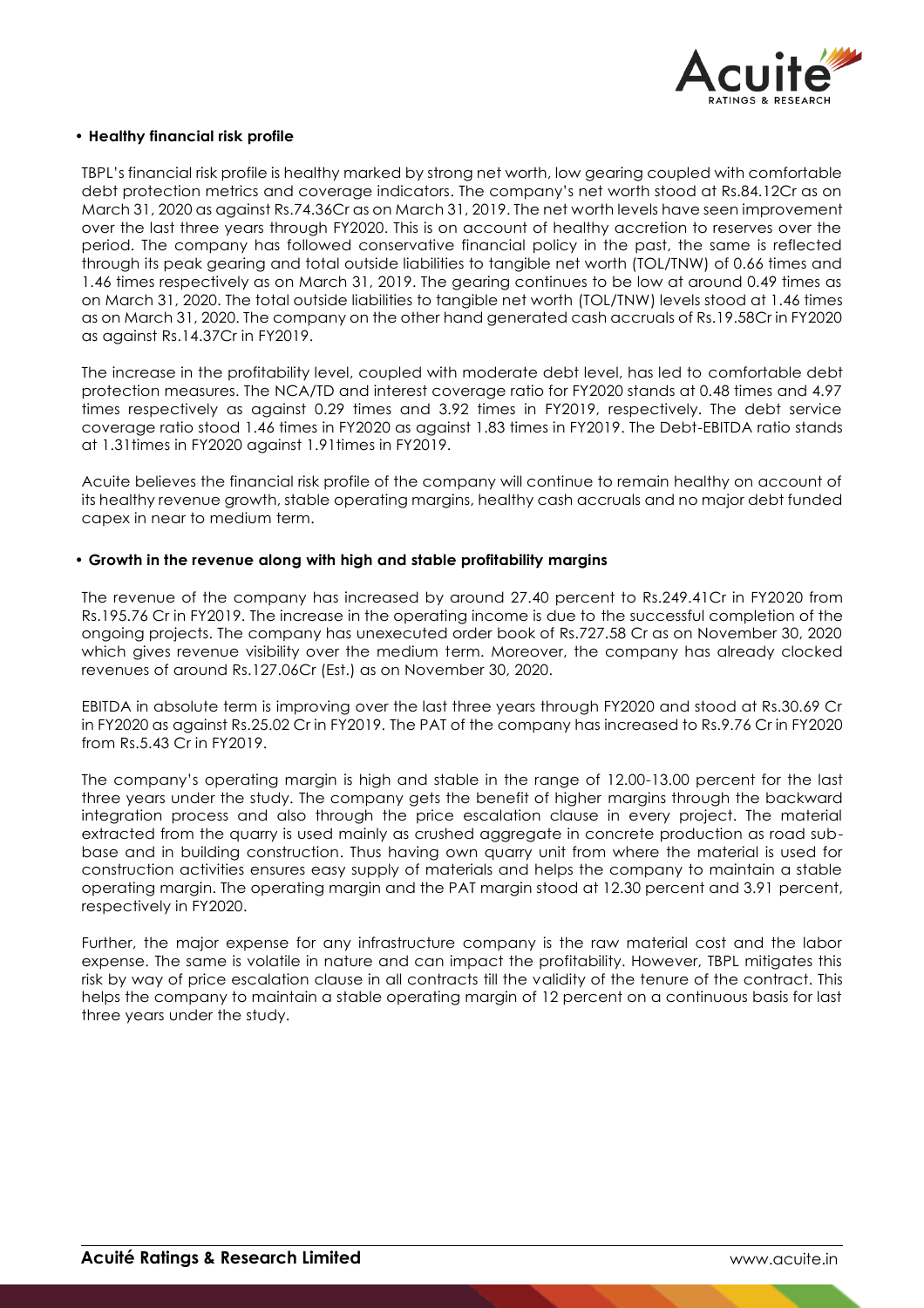

# **Weaknesses**

#### • **Working capital operation is intensive in nature**

TBPL's working capital operation is intensive in nature as it is reflected by its gross current asset (GCA) days of around 224 days in FY2020 as against 230 days in FY2019. This is quite inherent in the aforementioned industry due to high amount of receivables gets struck as a part of retention money which are released only after the completion of the defect liability period. The debtor collection period stood at 77 days as on March 31, 2020 as against 94 days as on March 31, 2019. As on March 31, 2020 the accumulated receivables stood at Rs.52.51Cr However, this risk is mitigated as the accumulated receivables are mainly from the State Government and Central Government bodies leading to a low counterparty risk. Currently, the company has been able to improve its receivables position. As on November 30, 2020, the accumulated receivables stood at Rs.26.49Cr (Est.). The improvement in the receivables position is on account of no retention money getting deducted on the current bills and moreover, the departments are also paying off the retention money relatively at a faster rate.

As on March 31, 2020 the inventory period stood at 87 days which mainly consists of work in progress. The average bank limit utilization stood moderate at around 83.55 percent for six months ended November, 2020, while its peak utilization was high at around 97.36 percent during the same period. The Non-fund based utilization stood at around Rs.45.29Cr out of Rs.83.00Cr as on November 30, 2020 which signifies the company has sufficient fund to bid for new tenders.

Acuite expects the working capital management to remain intensive over the medium term on account of high debtor collection and inventory period, which is inherent in the aforementioned industry.

#### • **Geographical concentration risk**

TBPL predominately operates in Chhattisgarh and Madhya Pradesh. Out of the total unexecuted orders, TBPL has around 60 percent from the Madhya Pradesh followed by Chhattisgarh.

## • **Competitive and fragmented nature of industry**

The company is engaged as a civil contractor. The particular sector is marked by the presence of several mid to big size players. The company may face intense competition from other players in this sector which can impact its profitability and operations going forward. Risk becomes more pronounced as tendering is based on the minimum amount of bidding of contracts. However, this risk is mitigated to an extent on account of extensive experience of the promoters and the capability of the company to bid the orders solely up to Rs.600.00Crs.

#### **Liquidity Position: Adequate**

The company has adequate liquidity marked by healthy net cash accruals to its maturing debt obligations. The company generated cash accruals of Rs.19.58Cr in FY2020, while its' maturing debt obligation was Rs.11.49 Cr for the same period. The cash accrual of the company is estimated to remain around Rs.20.00Cr to Rs.30.00Cr during 2021-23 against repayment obligations of around Rs.1.00Cr to Rs.5.00Cr during the same period. The company's working capital operations is intensive in nature marked by the Gross Current Asset (GCA) days of 224 days in FY2020 as against 230 days in FY2019. The average bank limit utilization stood moderate at around 83.55 per cent for six months ended November, 2020. The company maintains unencumbered cash and bank balances of Rs.0.63Cr as on 31 March 2020. The current ratio of the group has improved to 1.42 times as on 31 March 2020 from 1.37 times as on March 31, 2019. Also, the government is providing special impetus and relaxations due to COVID-19 outbreak to EPC projects which will further enhance the liquidity position of TBPL. Acuité believes that the liquidity of the firm is likely to remain adequate over the medium term on account of adequate cash accruals to its maturing debt obligation.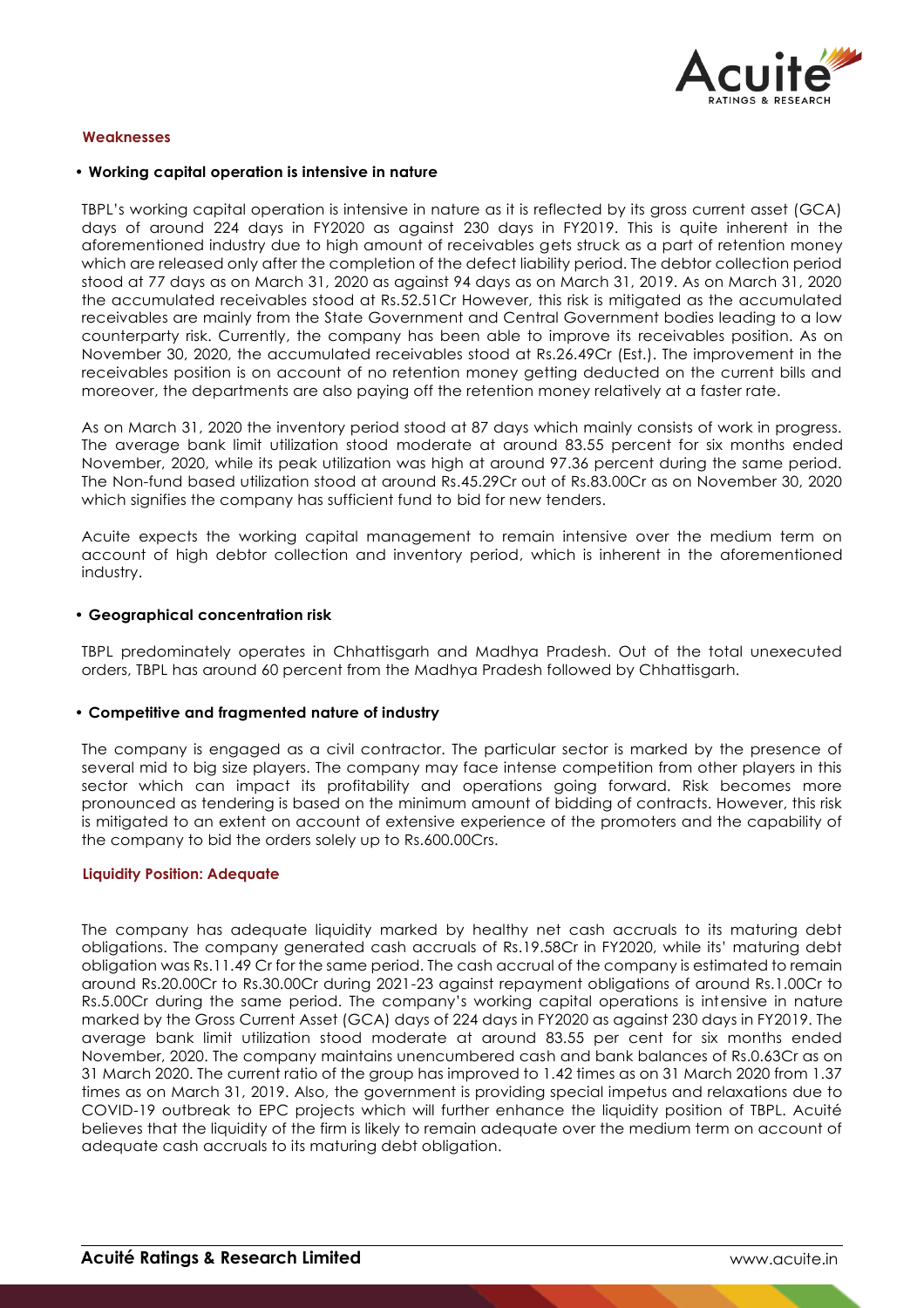

# **Rating Sensitivities**

- Significant and sustained growth in operating revenues while maintaining the profitability
- Any deterioration in the working capital cycle may impact the financial risk profile

# **Outlook: Stable**

Acuité believes that the company will maintain a stable outlook over the medium term backed by its experienced management, established track record of operation in the aforementioned industry and healthy financial risk profile. The outlook may be revised to 'Positive', if the company registers higher than expected growth in its revenue while maintaining as sustained operating margins at its current levels along with efficient working capital management. Conversely, the outlook may be revised to "Negative", if the company registers lower than expected growth in revenues and profitability or in case of deterioration in the company's financial risk profile or significant elongation in the working cycle.

# **About the Rated Entity - Key Financials**

|                                      | Unit    | FY20 (Actual) | FY19 (Actual) |
|--------------------------------------|---------|---------------|---------------|
| Operating Income                     | Rs. Cr. | 249.41        | 195.76        |
| <b>PAT</b>                           | Rs. Cr. | 9.76          | 5.43          |
| PAT Margin                           | (%)     | 3.91          | 2.78          |
| <b>Total Debt/Tangible Net Worth</b> | Times   | 0.49          | 0.66          |
| <b>PBDIT/Interest</b>                | Times   | 4.97          | 3.92          |

## **Status of Non-Cooperation with previous CRA (if Applicable)**

India Rating vide its press release dated July 13, 2020 had denoted the rating of Tirupati Build-Con Private Limited as 'IND BBB-/IND A3; Issuer Not Co-operating; Withdrawn'.

## **Any other information**

None

## **Any Material Covenants**

None

## **Applicable Criteria**

- Default Recognition https://www.acuite.in/view-rating-criteria-52.htm
- Infrastructure Entities- https://www.acuite.in/view-rating-criteria-51.htm
- Financial ratios and Adjustments- https://www.acuite.in/view-rating-criteria-53.htm

## **Note on complexity levels of the rated instrument**

https://www.acuite.in/view-rating-criteria-55.htm

## **Rating History (Upto last three years)**

Not Applicable

# **\*Annexure – Details of instruments rated**

| Name of the<br><b>Facilities</b> | Date of<br><i><u><b>Issuance</b></u></i> | Coupon<br>Rate    | Maturity<br>Date  | Size of the<br>Issue (Rs.<br>Cr. | <b>Ratings/Outlook</b>                  |
|----------------------------------|------------------------------------------|-------------------|-------------------|----------------------------------|-----------------------------------------|
| l Cash Credit                    | Not<br>Applicable                        | Not<br>Applicable | Not<br>Applicable | 25.00                            | <b>ACUITE BBB+/Stable</b><br>(Assigned) |